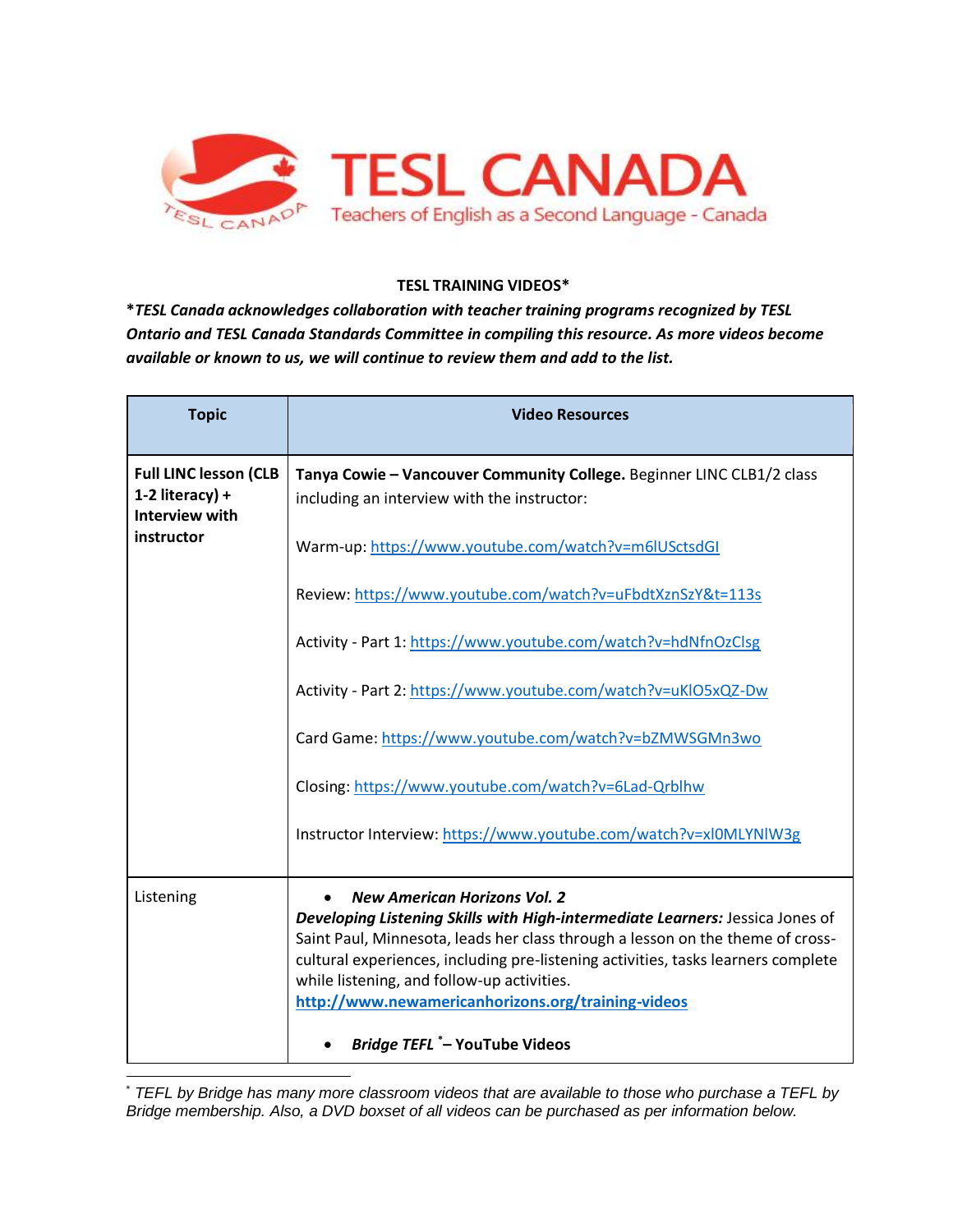|          | Teaching Listening: Gist and Detail<br>https://www.youtube.com/watch?v=Ks0oxK0-BsU&t=114s<br>Listening skills are not passive! This teacher uses a sentence scramble and a<br>true or false worksheet to encourage active listening of a teacher-made<br>recording. In these ways, both the main ideas and supporting details are<br>elicited.<br><b>Teaching with Song</b><br>https://www.youtube.com/watch?v=-mNp59YkeVs<br>This teacher demonstrates a variety of EFL activities working with a popular<br>song. Students listen for the main idea and for details. Next, they write new<br>lyrics in small groups and sing together.<br><b>Teaching a listening lesson</b><br>https://www.youtube.com/watch?v=91GL21bCjAE<br>How to structure an EFL listening class. In this 6-minute video, Louisa from |
|----------|---------------------------------------------------------------------------------------------------------------------------------------------------------------------------------------------------------------------------------------------------------------------------------------------------------------------------------------------------------------------------------------------------------------------------------------------------------------------------------------------------------------------------------------------------------------------------------------------------------------------------------------------------------------------------------------------------------------------------------------------------------------------------------------------------------------|
|          | Global English takes you through the basics from pre-listening tasks, the<br>listening itself and post-listening tasks.                                                                                                                                                                                                                                                                                                                                                                                                                                                                                                                                                                                                                                                                                       |
|          | Videos related to Jeremy Harmer's - How to Teach English                                                                                                                                                                                                                                                                                                                                                                                                                                                                                                                                                                                                                                                                                                                                                      |
|          | Teacher Allan teaches listening skills:                                                                                                                                                                                                                                                                                                                                                                                                                                                                                                                                                                                                                                                                                                                                                                       |
|          | https://www.youtube.com/watch?v=cv_cLwHGcyl#action=share                                                                                                                                                                                                                                                                                                                                                                                                                                                                                                                                                                                                                                                                                                                                                      |
|          | Teacher Barbara's integrated listening and speaking activity:                                                                                                                                                                                                                                                                                                                                                                                                                                                                                                                                                                                                                                                                                                                                                 |
|          | https://www.youtube.com/watch?v=QimYyomQUIU&feature=emb_title                                                                                                                                                                                                                                                                                                                                                                                                                                                                                                                                                                                                                                                                                                                                                 |
| Speaking | Videos related to Jeremy Harmer's - How to Teach English                                                                                                                                                                                                                                                                                                                                                                                                                                                                                                                                                                                                                                                                                                                                                      |
|          | Teacher Kit's lesson on giving and asking for directions:                                                                                                                                                                                                                                                                                                                                                                                                                                                                                                                                                                                                                                                                                                                                                     |
|          | https://www.youtube.com/watch?v=CqRN3tpwNTc&feature=emb_title                                                                                                                                                                                                                                                                                                                                                                                                                                                                                                                                                                                                                                                                                                                                                 |
|          | Teacher Silvana's lesson on informal phrases for describing feeling unwell:                                                                                                                                                                                                                                                                                                                                                                                                                                                                                                                                                                                                                                                                                                                                   |
|          | https://www.youtube.com/watch?v=CMbJEe_cb9A&feature=emb_title                                                                                                                                                                                                                                                                                                                                                                                                                                                                                                                                                                                                                                                                                                                                                 |
|          | Teacher Barbara's integrated listening and speaking activity:                                                                                                                                                                                                                                                                                                                                                                                                                                                                                                                                                                                                                                                                                                                                                 |
|          | https://www.youtube.com/watch?v=QimYyomQUIU&feature=emb_title                                                                                                                                                                                                                                                                                                                                                                                                                                                                                                                                                                                                                                                                                                                                                 |
|          | <b>New American Horizons Vol. 4</b><br>Tasks to Develop Oral Skills: From Accuracy to Fluency<br>http://www.newamericanhorizons.org/training-videos                                                                                                                                                                                                                                                                                                                                                                                                                                                                                                                                                                                                                                                           |
|          | <b>Bridge TEFL- YouTube Videos</b><br><b>Using Mingles and Role Plays to Teach English</b>                                                                                                                                                                                                                                                                                                                                                                                                                                                                                                                                                                                                                                                                                                                    |
|          | https://www.youtube.com/watch?v=4KdyNuIMgWU                                                                                                                                                                                                                                                                                                                                                                                                                                                                                                                                                                                                                                                                                                                                                                   |
|          | This demonstration shows how to use mingles and role plays in the EFL                                                                                                                                                                                                                                                                                                                                                                                                                                                                                                                                                                                                                                                                                                                                         |
|          | classroom. During the mingle, English as a foreign language students use a<br>survey to practice irregular past tense verbs. For the role play, students must<br>report a crime.                                                                                                                                                                                                                                                                                                                                                                                                                                                                                                                                                                                                                              |
|          | <b>Teaching English with Games</b>                                                                                                                                                                                                                                                                                                                                                                                                                                                                                                                                                                                                                                                                                                                                                                            |
|          | https://www.youtube.com/watch?v=EtwDhKso2No                                                                                                                                                                                                                                                                                                                                                                                                                                                                                                                                                                                                                                                                                                                                                                   |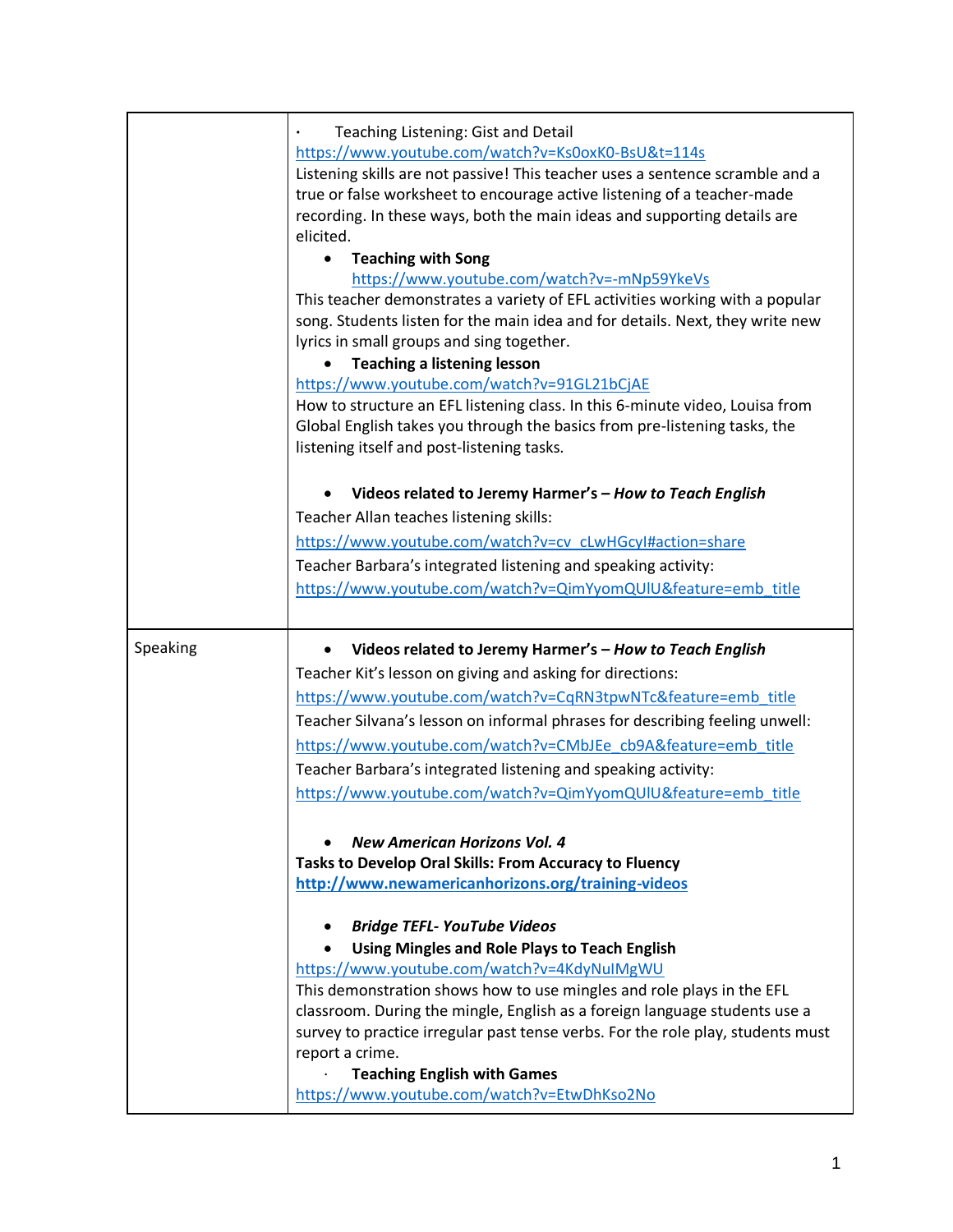|         | Here are three examples of how to incorporate games into your ESL and EFL<br>classes.<br>issue such as the energy crisis. Next, students persuade each other to achieve<br>consensus in small groups.<br><b>Task-Based Learning: Creating A Utopian Society</b><br>https://www.youtube.com/watch?v=QirhNelwQ0w&list=RDCMUCnMrpuHjtA<br>ZxdDrwTRuSX1Q&index=4<br>When students work on tasks in pairs or small groups, they use language at<br>every step: planning, executing, and presenting. This demonstration shows<br>students planning and describing their own utopian societies.<br><b>Teaching Function: Finding an Apartment</b><br>https://www.youtube.com/watch?v=S_BSyFo3IFs<br>This function-based activity combines role playing with an information gap<br>format. Half the students are landlords, and the other half are prospective<br>renters. The students must gather information about apartments to rent.                                 |
|---------|-------------------------------------------------------------------------------------------------------------------------------------------------------------------------------------------------------------------------------------------------------------------------------------------------------------------------------------------------------------------------------------------------------------------------------------------------------------------------------------------------------------------------------------------------------------------------------------------------------------------------------------------------------------------------------------------------------------------------------------------------------------------------------------------------------------------------------------------------------------------------------------------------------------------------------------------------------------------|
| Reading | <b>New American Horizons Vol. 3</b><br>Developing Reading Skills for Intermediate/Advanced Learners: George<br>Schooley of Saint Paul, Minnesota, takes learners from pre-reading through<br>follow-up tasks using a text about birth-order theory. He demonstrates how to<br>make reading lessons highly interactive by connecting content to learners'<br>lives, using graphic organizers, and having both group and individual tasks.<br>http://www.newamericanhorizons.org/training-videos<br>Videos related to Jeremy Harmer's - How to Teach English<br>Teacher Laura uses an authentic reading texts to promote speaking<br>https://www.youtube.com/watch?v=DunA2tOx0PA&feature=emb_title                                                                                                                                                                                                                                                                  |
| Writing | <b>New American Horizons Vol. 3</b><br>Cultivating Writing Skills at the Intermediate Level: Sheryl Sherwin of<br>Washington, D.C., guides learners through a series of activities that prepare<br>them to complete a writing assignment. She utilizes a pre-writing survey<br>assignment, group discussion, graphic organizers, and target text models to<br>help learners take command of the process of writing.<br>http://www.newamericanhorizons.org/training-videos<br><b>Bridge TEFL- YouTube Videos</b><br><b>Product Writing: Job Applications</b><br>https://www.youtube.com/watch?v=naoj7Jp8NJI&list=RDCMUCnMrpuHjtAZx<br>dDrwTRuSX1Q&index=13<br>When students see the practical use of EFL lessons, their motivation soars.<br>This group of students works with a model application form and discusses the<br>differences and similarities between job-seeking in their countries and job-<br>seeking in the U.S.<br><b>Teaching Writing Skills</b> |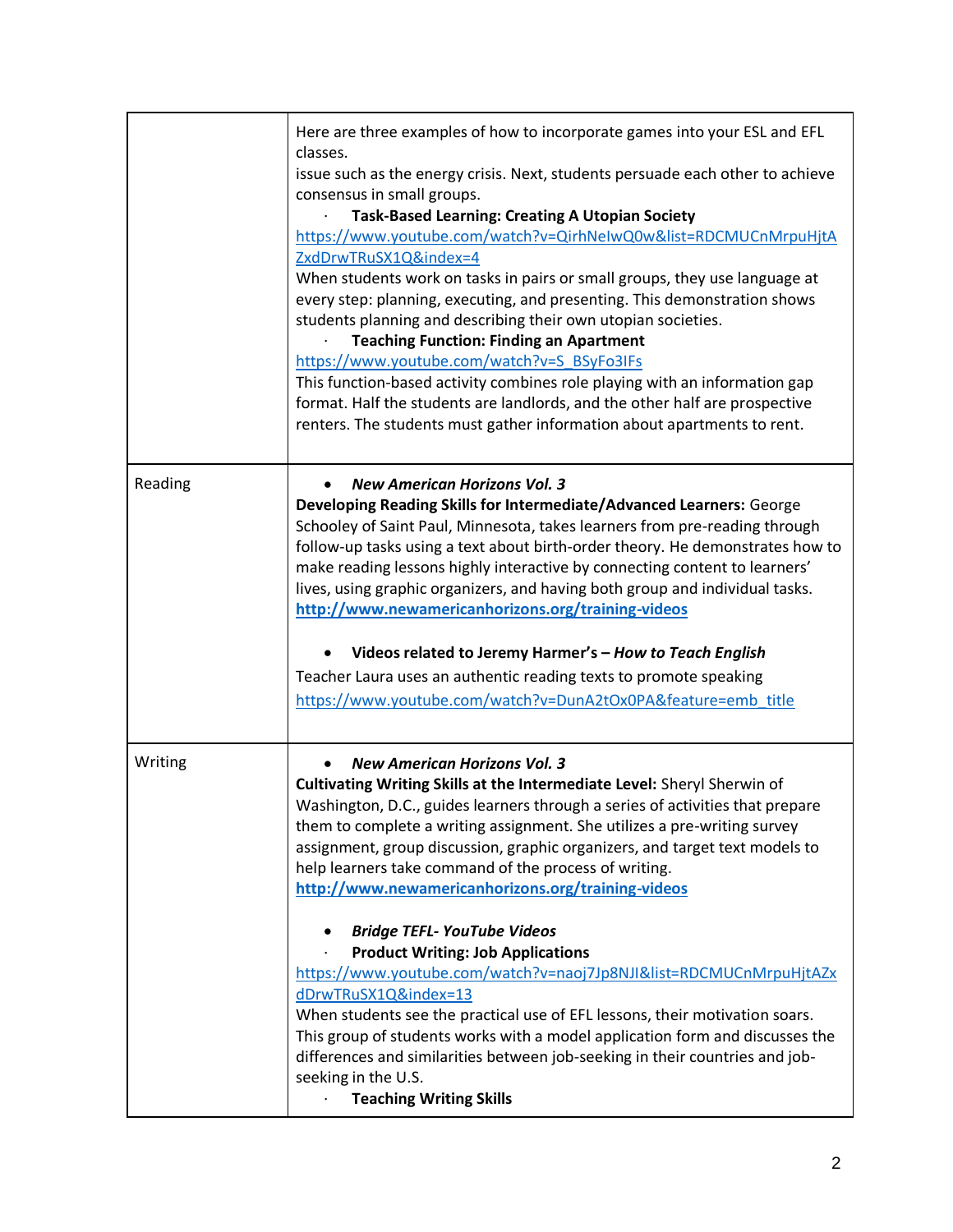|               | https://www.youtube.com/watch?v=i-cCla6faCU<br>This video provides ideas for including writing in your language classes at all<br>levels. Then you see an activity about the five senses that includes discussion,<br>reading, and a fluency writing exercise.                                                                                                                                                                                                                                                                                                                                                                                                                                                                                                                          |
|---------------|-----------------------------------------------------------------------------------------------------------------------------------------------------------------------------------------------------------------------------------------------------------------------------------------------------------------------------------------------------------------------------------------------------------------------------------------------------------------------------------------------------------------------------------------------------------------------------------------------------------------------------------------------------------------------------------------------------------------------------------------------------------------------------------------|
| Pronunciation | <b>Bridge TEFL- YouTube Videos</b><br><b>Teaching Sentence Stress with Jazz Chants</b><br>https://www.youtube.com/watch?v=mAYwoLZso7s<br>Students use rhythmic chants to notice and produce correct stresses in<br>sentences. Through clapping and speaking, the class learns the patterns in a<br>fun, low-pressure way. Later, they can transfer these skills to conversation.<br>Videos related to Jeremy Harmer's - How to Teach English<br>Teacher Bill teaches speaking and pronunciation in context<br>https://www.youtube.com/watch?v=lgcFdcBEdEg&feature=emb_title                                                                                                                                                                                                             |
| Grammar       | Videos related to Jeremy Harmer's - How to Teach English<br>Teacher Rolf demonstrates teaching grammar inductively<br>https://www.youtube.com/watch?v=SB53j1e6vG0&feature=emb_title<br>Teacher Elli teaches grammar (future tense) in context:<br>https://www.youtube.com/watch?v=kB_qKfMykRk#action=share<br><b>New American Horizons Vol. 3</b><br>Teaching Grammar in Real-life Contexts: Suzanne McCurdy of Saint Paul,<br>Minnesota, uses a contextualized approach to presenting and practicing<br>grammar with her intermediate level learners, allowing them to recognize and<br>use the simple past and present perfect tenses in the contexts of life histories<br>and personal experiences.<br>http://www.newamericanhorizons.org/training-videos                            |
|               | <b>Bridge TEFL- YouTube Videos</b><br><b>Drilling Grammar with Tic-Tac-Toe</b><br>https://www.youtube.com/watch?v=PGC811e7gsc&list=RDCMUCnMrpuHjtAZ<br>xdDrwTRuSX1Q&index=2<br>Here is a way to elicit needed repetitions of a grammar tense, the present<br>continuous, in the context of a fun game. Games like this can be designed to<br>practice almost any target language.<br><b>Eliciting the Second Conditional</b><br>This teacher demonstrates the use of a strong context to increase<br>comprehension during a grammar exercise. Through practice in an established<br>context, students learn the meaning and use of the second conditional, as well<br>as its form.<br><b>Teaching Tag Questions</b><br>https://www.youtube.com/watch?v=5KTogTFmCZ0&list=RDCMUCnMrpuHjtA |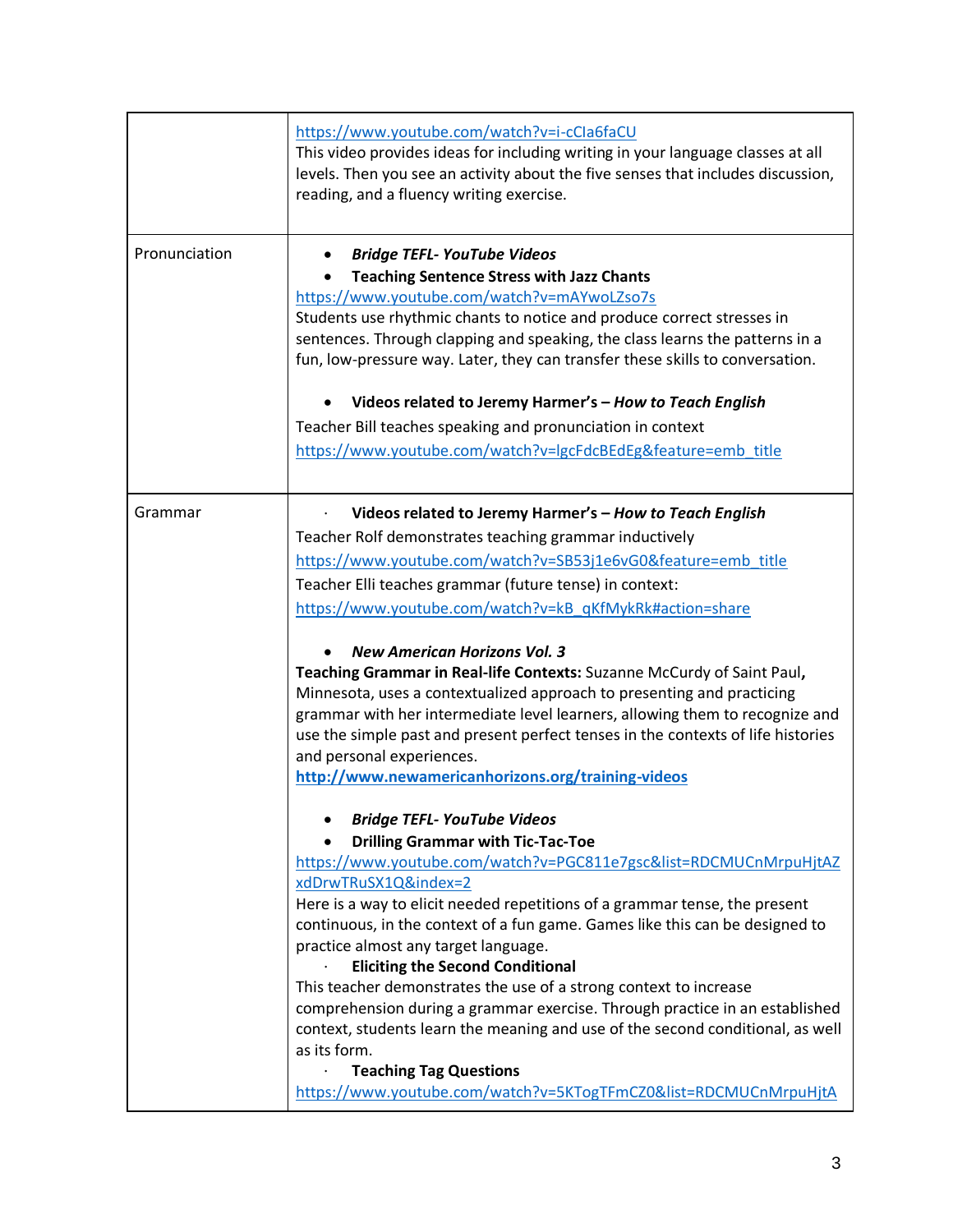|            | ZxdDrwTRuSX1Q&index=11<br>Students create tag questions by matching statements with their appropriate<br>tags. Manipulating the sentence strips helps them to see the verbs forms<br>which are needed in each part and how they correspond with each other.<br><b>Teaching Grammar in Context</b><br>https://www.youtube.com/watch?v=bnw3l21pWIc<br>This video provides general guidelines for effective grammar instruction. The<br>teacher then demonstrates an activity which provides a strong context for the<br>past tense by discussing past events in students' lives.<br><b>How to Explain Participial Adjectives</b><br>https://www.youtube.com/watch?v=WKIYUSaFKbg&list=RDCMUCnMrpuHjtAZ<br>xdDrwTRuSX1Q&index=8<br>Was the movie interesting or interested? English language learners often find |
|------------|--------------------------------------------------------------------------------------------------------------------------------------------------------------------------------------------------------------------------------------------------------------------------------------------------------------------------------------------------------------------------------------------------------------------------------------------------------------------------------------------------------------------------------------------------------------------------------------------------------------------------------------------------------------------------------------------------------------------------------------------------------------------------------------------------------------|
|            | it difficult to select the correct form of "ed" or "ing" adjectives. In this<br>demonstration the teacher provides some helpful guidelines for her students.                                                                                                                                                                                                                                                                                                                                                                                                                                                                                                                                                                                                                                                 |
|            | <b>Teaching Grammar with Board Races</b><br>https://www.youtube.com/watch?v=wam5PscoSjU<br>When your class needs a change of pace, you can practice basic language<br>points in unusual ways. A board race, as demonstrated here, will re-energize<br>your class. In this game students must categorize the two forms of<br>comparative adjectives.<br><b>Teaching Superlatives with a Board Game</b><br>https://www.youtube.com/watch?v=30xapmKWgGw&list=RDCMUCnMrpuHjt<br>AZxdDrwTRuSX1Q&index=17<br>You can make a simple board game to encourage practice of any target<br>language. In this video, students make statements that include the superlative<br>forms of adjectives. The teacher designed this game quickly, using an online<br>template.                                                   |
| Vocabulary | <b>New American Horizons Vol. 1</b><br>Growing Vocabulary with Beginning Learners: Karli Boothe of Arlington,<br>Virginia, demonstrates a contextualized approach to introducing and<br>reinforcing vocabulary within a lesson. She uses a variety of vocabulary<br>development strategies and activities to promote learners' interaction and<br>active engagement as they master words and concepts.<br>http://www.newamericanhorizons.org/training-videos<br><b>Bridge TEFL- YouTube Videos</b><br>٠<br><b>Teaching Action Words with Charades</b><br>https://www.youtube.com/watch?v=uC0xdL1AbMA<br>In the classic game of charades, students mime action verbs while the others                                                                                                                         |
|            | watch. The class guesses the demonstrated verb and makes sentences in the<br>present continuous tense. In this way, students see, feel, hear, and say the<br>word.<br><b>Grab the Word: A Game for Teaching Vocabulary</b><br>https://www.youtube.com/watch?v=xrVh0ZIUrN8                                                                                                                                                                                                                                                                                                                                                                                                                                                                                                                                    |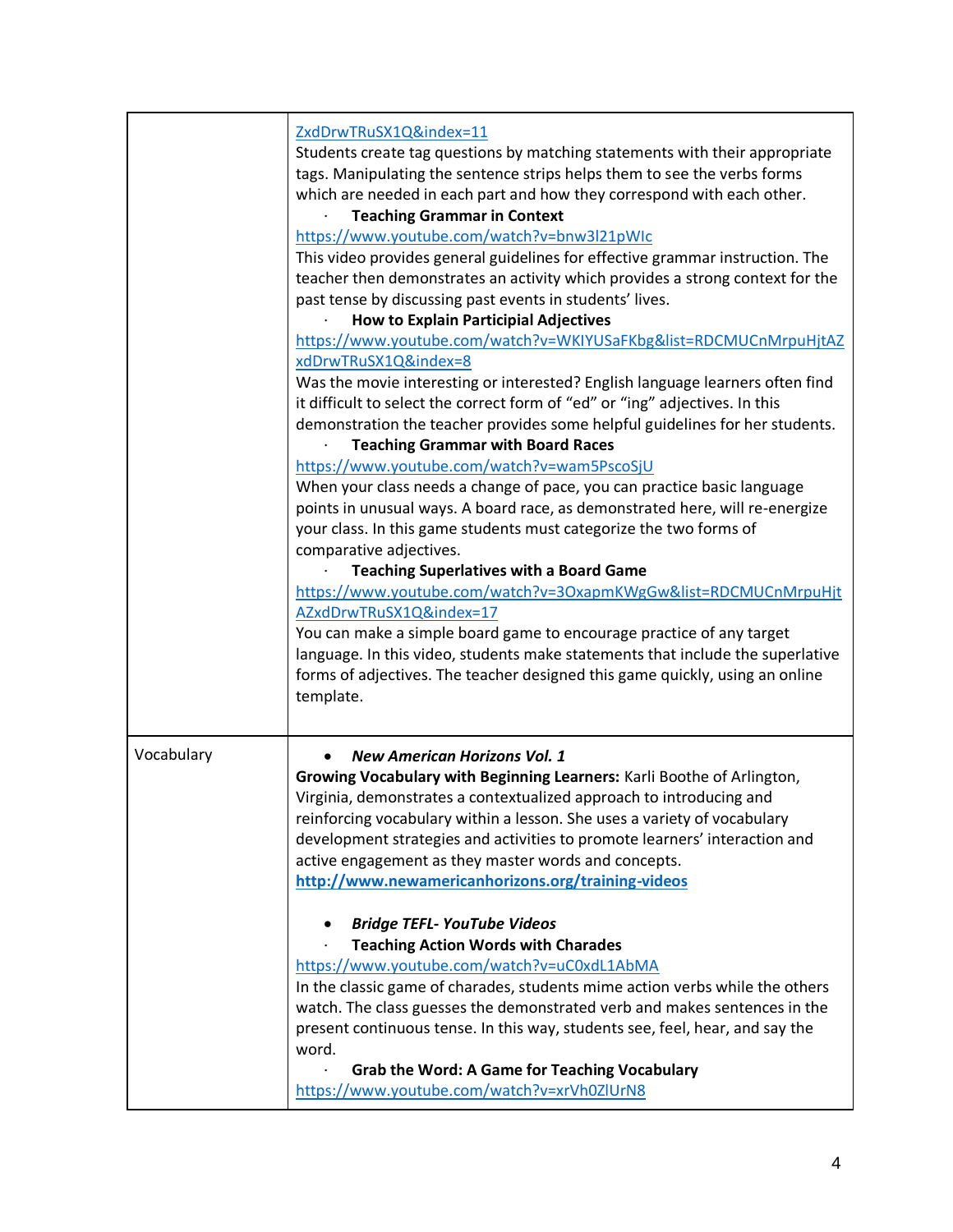|            | At times, beginning language students need non-verbal ways to indicate their<br>comprehension. In this video, students show they understand time<br>expressions by taking the clock face which matches the oral instruction.<br><b>Teaching Vocabulary with Gradable Opposites</b><br>https://www.youtube.com/watch?v=Y4z4rUEvwa0&list=RDCMUCnMrpuHjtAZ<br>xdDrwTRuSX1Q&index=18<br>This video shows how effectively a simple diagram can communicate meaning.<br>The relationship between words describing temperature is demonstrated by<br>placing them on a scale. This technique visually defines word meaning for EFL<br>students. |
|------------|------------------------------------------------------------------------------------------------------------------------------------------------------------------------------------------------------------------------------------------------------------------------------------------------------------------------------------------------------------------------------------------------------------------------------------------------------------------------------------------------------------------------------------------------------------------------------------------------------------------------------------------|
|            | <b>Odd One Out</b>                                                                                                                                                                                                                                                                                                                                                                                                                                                                                                                                                                                                                       |
|            | https://www.youtube.com/watch?v=H5zhy9dVlBY&list=RDCMUCnMrpuHjtAZ<br>xdDrwTRuSX1Q&index=5                                                                                                                                                                                                                                                                                                                                                                                                                                                                                                                                                |
|            | Working in pairs, students analyze groups of words and select the one which<br>does not belong. There is more than one possible answer, which allows for<br>stimulating discussions of vocabulary.                                                                                                                                                                                                                                                                                                                                                                                                                                       |
|            | <b>Vocabulary Taboo</b>                                                                                                                                                                                                                                                                                                                                                                                                                                                                                                                                                                                                                  |
|            | https://www.youtube.com/watch?v=Agdd3PR8zgo&list=RDCMUCnMrpuHjtAZ<br>xdDrwTRuSX1Q&index=3                                                                                                                                                                                                                                                                                                                                                                                                                                                                                                                                                |
|            | This popular board game is adapted as a fun EFL speaking activity and method<br>for reviewing vocabulary. To play, students must paraphrase and search for                                                                                                                                                                                                                                                                                                                                                                                                                                                                               |
|            | alternative ways to express themselves while their teammates guess the<br>correct word.<br><b>Games: Teaching Household Vocabulary</b>                                                                                                                                                                                                                                                                                                                                                                                                                                                                                                   |
|            | https://www.youtube.com/watch?v=RYKYzLorp3o&list=RDCMUCnMrpuHjtAZx<br>dDrwTRuSX1Q&index=19                                                                                                                                                                                                                                                                                                                                                                                                                                                                                                                                               |
|            | In this video, the teacher demonstrates several games using the vocabulary set<br>of household objects and the added challenge of categorizing them by<br>locations in a house. Students respond enthusiastically to the challenge.                                                                                                                                                                                                                                                                                                                                                                                                      |
|            | Videos related to Jeremy Harmer's - How to Teach English                                                                                                                                                                                                                                                                                                                                                                                                                                                                                                                                                                                 |
|            | Teacher Tony shows how to teach lexical phrases to express happy and sad<br>feelings:                                                                                                                                                                                                                                                                                                                                                                                                                                                                                                                                                    |
|            | https://www.youtube.com/watch?v=GCN5_atplOA&feature=emb_title                                                                                                                                                                                                                                                                                                                                                                                                                                                                                                                                                                            |
| Group Work | <b>New American Horizons Vol. 4</b><br><b>Effective Grouping Strategies in the Adult ESL Classroom</b><br>Shaping the Way We Teach English: Module 04, Pair and Group Work<br>The focus in this module is on Pair and Group Work. Pair and Group Work<br>incorporates principles and themes from the Cooperative Learning and<br>Collaborative Learning theoretical frameworks. We will look at some real                                                                                                                                                                                                                                |
|            | classroom examples, using Stella Ting-Toomey's "describe, interpret, evaluate"<br>process to analyze what is happening with pair and group work in these<br>classes. http://www.newamericanhorizons.org/training-videos                                                                                                                                                                                                                                                                                                                                                                                                                  |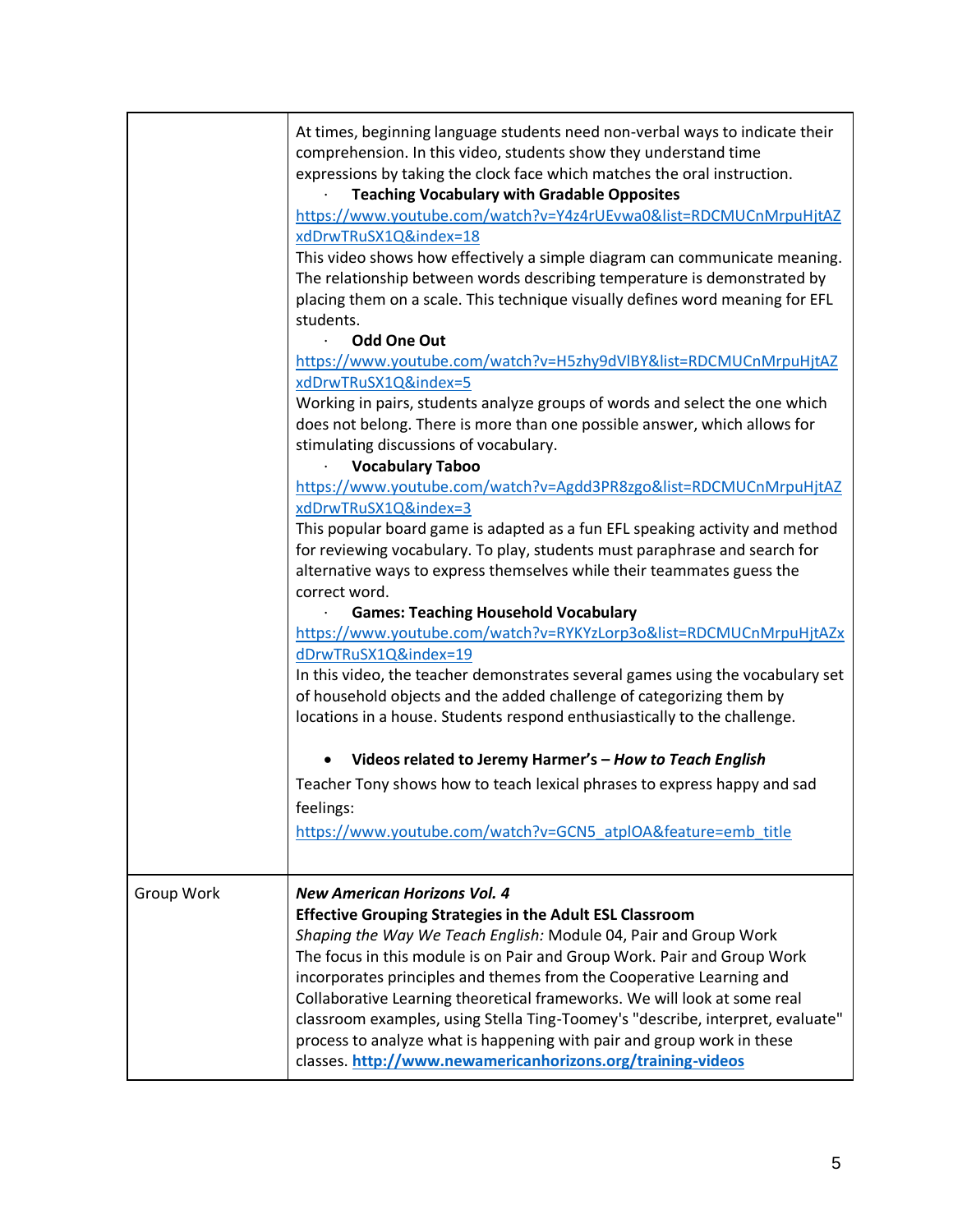| <b>Using Technology</b>  | Russell Stannard's teacher training videos - comprehensive videos on<br>different applications and technology to use in teaching English.<br>http://www.teachertrainingvideos.com/                                                                                                                                                                                                                                                                                                                                                                                                                                                                                                                                                                                                |
|--------------------------|-----------------------------------------------------------------------------------------------------------------------------------------------------------------------------------------------------------------------------------------------------------------------------------------------------------------------------------------------------------------------------------------------------------------------------------------------------------------------------------------------------------------------------------------------------------------------------------------------------------------------------------------------------------------------------------------------------------------------------------------------------------------------------------|
| Classroom<br>Management  | <b>New American Horizons Vol. 2</b><br>Working with a Multi-level Class: Susan Watson of Prince William County,<br>Virginia, offers techniques to deal with differing levels of language ability<br>within one class, including use of grouping strategies, differentiated materials,<br>and a small group project.<br>http://www.newamericanhorizons.org/training-videos                                                                                                                                                                                                                                                                                                                                                                                                         |
| Lesson Planning          | <b>New American Horizons Vol. 1</b><br>Lesson Planning for Life Skills: Betsy Lindeman Wong of Alexandria,<br>Virginia, guides beginning level learners through highly structured to<br>open-ended activities showing the progression of a life-skills lesson in<br>talking on the telephone.<br>http://www.newamericanhorizons.org/training-videos<br><b>Bridge TEFL- YouTube Videos</b><br><b>Tips for Identifying Lesson Aims</b><br>https://www.youtube.com/watch?v=qvOk0MrWVMI&list=RDCMUCnMrpuHjt<br>AZxdDrwTRuSX1Q&index=24<br>It is a good idea for teachers to keep a journal of student errors and speech<br>patterns. This video shows how a log can provide a wealth of ideas on the<br>specific learning needs of your class and serve as a guide to future lessons. |
| Literacy                 | <b>New American Horizons Vol. 1</b><br>Building Literacy with Adult Emergent Readers: Andrea Echelberger of Saint<br>Paul, Minnesota, works with a Whole-Part-Whole approach to teaching<br>literacy, using a learner-generated story of a shared experience and<br>demonstrating activities to develop beginning literacy skills.<br>http://www.newamericanhorizons.org/training-videos                                                                                                                                                                                                                                                                                                                                                                                          |
| Assessment               | <b>New American Horizons Vol. 4</b><br>Assessing Learning in the Adult ESL Classroom<br>One important distinction to make when giving learner feedback is that of<br>formative vs. summative evaluation. Formative evaluation is a way of giving<br>students feedback along the way.<br>http://www.newamericanhorizons.org/training-videos                                                                                                                                                                                                                                                                                                                                                                                                                                        |
| <b>Critical Thinking</b> | <b>New American Horizons Vol. 4</b><br><b>Tasks to Promote Critical Thinking and Learning Skills</b><br>http://www.newamericanhorizons.org/training-videos                                                                                                                                                                                                                                                                                                                                                                                                                                                                                                                                                                                                                        |